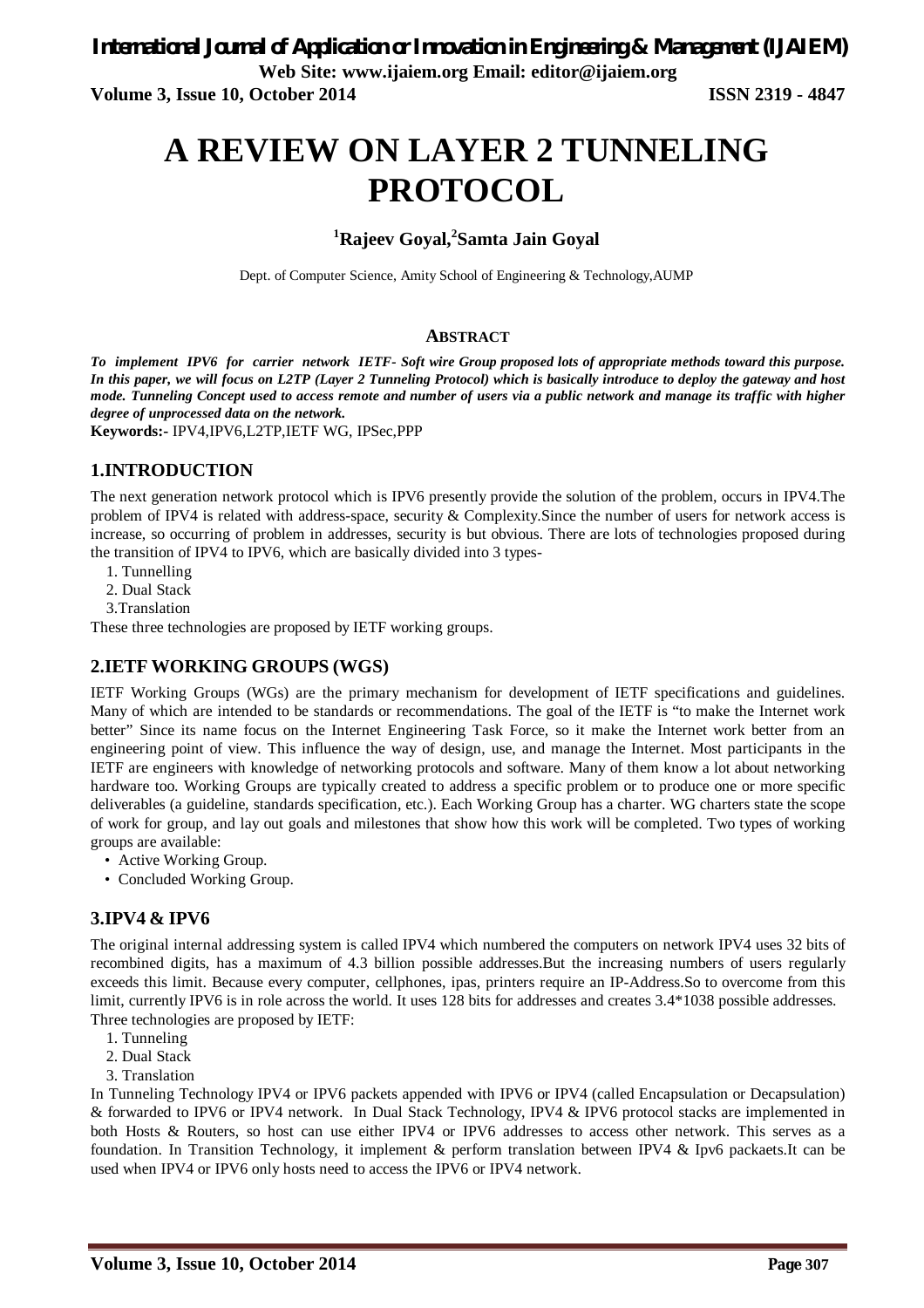# *International Journal of Application or Innovation in Engineering & Management (IJAIEM)* **Web Site: www.ijaiem.org Email: editor@ijaiem.org Volume 3, Issue 10, October 2014 ISSN 2319 - 4847**

# **4.ABOUT TUNNELING**

A tunnel is a Peculiar type of connection across the network.Tunne just like a direct wire which is use o connects computers. With the Tunnel Concept, connected systems has 2 IP-Addresses where one is one the network used by packet, called Carrier Address.& another is on Our network ,known as Virtual Address.



### **5.NEED FOR TUNNELING**

It's a technique which enables remote access users to connect variety of network resources through a public data network.

#### **6.TUNNELING TECHNOLOGIES**

There are so many technologies to support this concept .Some of them are:

- SNA Tunneling
- IPX Tunneling
- Point to point tunneling Protocol
- Layer 2 Tunneling Protocol
- IPSec Tunnel Mode

### **7.TUNNELING PROTOCOL**

It's a basic of VPN (Virtual Private Networking).The Tunnel provides a way to use public network like Internet which provide a secure connections in between Remote users and a private corporate network. This special and secure connection is called Tunnel.

#### **8.VPN OVERVIEW**

Historically, Layer 2 and Layer 3 VPNs referred to frame relay and best-effort IP-VPNs respectively. Frame relay allowed enterprises to cost-effectively connect multiple corporate locations together, compared to point-to-point private line services, and allowed service providers to leverage cost efficiencies from statistical multiplexing. Early IP-VPNs, based on IPSec and PPP (point-to-point tunneling protocol) allowed enterprises to more easily create multipoint data networks, and support remote locations and mobile employees, and they were cheaper than frame relay. Both of these VPN services were effective at supporting multi-site data services, but had limitations related to bandwidth scalability, provisioning simplicity and features. As service providers upgraded their networks to incorporate next-generation technologies, MPLS was used to bring networking efficiencies to their IP network and also to offer new services. These MPLS networks were initially used to deliver IP-VPNs based on the RFC 2547bis standard. More recently, service providers have started to upgrade their MPLS networks to support VPLS (Ethernet VPNs), with some service providers offering their customers a combination of both VPLS and Premium IP-VPNs based on these MPLS networks. As this research paper shows, there is some overlap with these next-generation Layer 2 and Layer 3 VPNs. These VPNs should not be considered mutually exclusive services, as many service providers are using Ethernet access circuits to connect to IP-VPN clouds, and enterprises can use both types of VPN services for their communications requirements.

#### **Layer 2 Tunneling Protocols:**

My study of this paper is based on Layer 2 Tunneling Protocol. So L2TP is a tunneling protocol used to support VPN or part of the delivery of services by ISPs, not provide any encryption or confidentiality by it. Only encryption protocol within the tunnel provides Privacy.

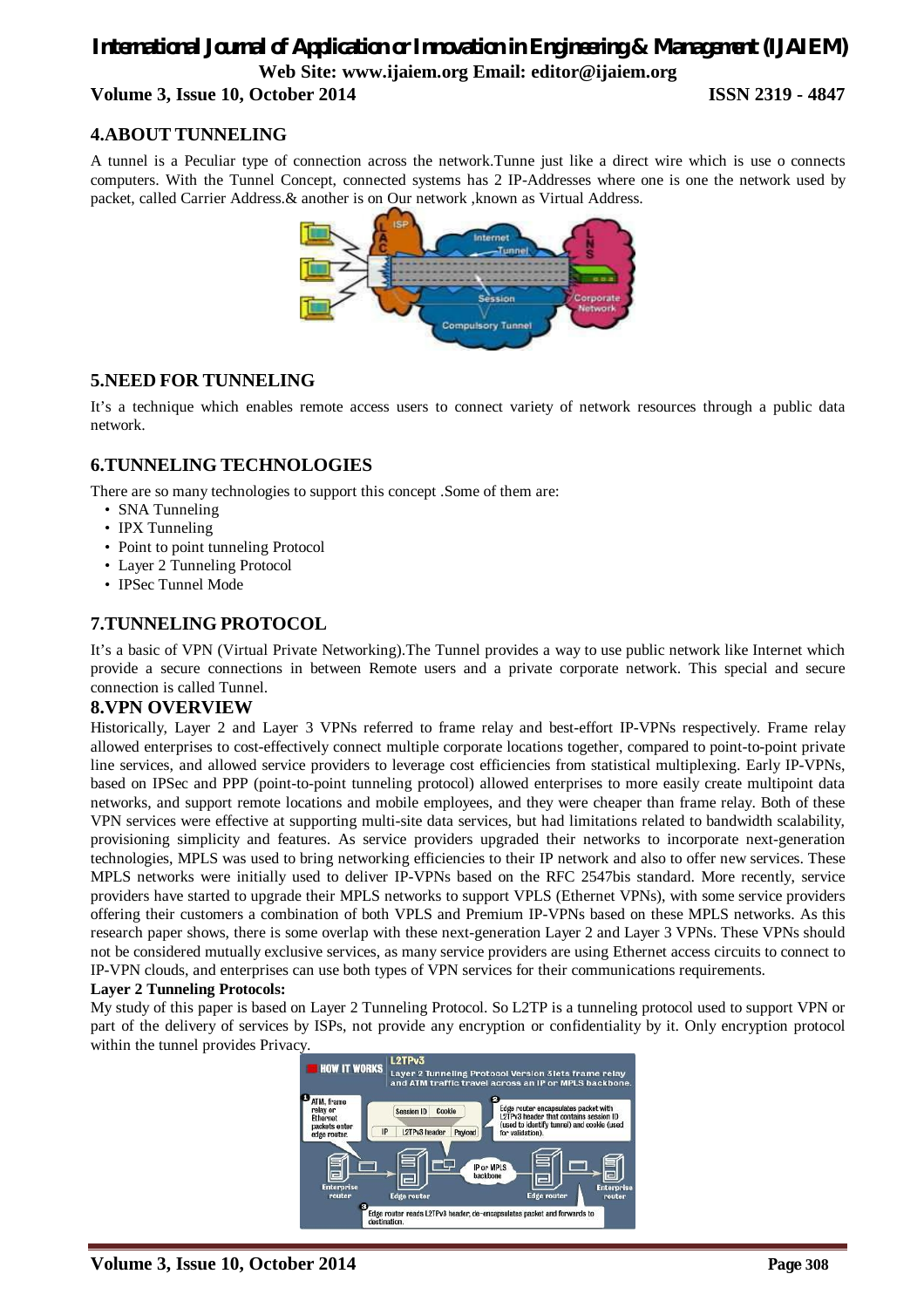# *International Journal of Application or Innovation in Engineering & Management (IJAIEM)* **Web Site: www.ijaiem.org Email: editor@ijaiem.org Volume 3, Issue 10, October 2014 ISSN 2319 - 4847**

L2TP is a standard protocol to provide wide range of services. It use various traffic management techniques to enhance the performance.L2TP is more secure due to PPTF & L2F.L2TP is the extension of Point to Point Tunneling protocol used by ISP.PPP used to transmit multi protocol packets over layer 2 point to point links.L2TP uses packet switched network connection to end point link of different network. Here two endpoints of L2TP: one is L2TP Access Concentrator (LAC) and other is L2TP Network Server (LNS).these two is proposed by IETF Software Group. In this the LAC is the initiator of the tunnel while LNS is the tunnel concentrator that waits for establishing tunnels. L2TP is one of the secure VPN which tunnels layer 2 packets since the VPN-protocols don't have the native ability to adjust with mobility. So here to solve this problem, L2TP-tunnel has been chosen for the same purpose. Because it is very strong in security and has wide range of applications. This Protocol receives packets on Layer 2(Data Link Layer) & secures the packets on Layer 5(Session Layer).It has a problem that it provides weak authentication method.To add support for mobility to L2TP, we can keep sending packets with low delay without the thinking of cost for maintaining or reestablishing of tunnel and packets.L2TP was specially designed to provide dynamic tunneling for multiple layer 2 circuits across packet oriented data networks.L2TP focus on narrowband dialup protocols.L2tpV3 which is extended version of L2TP by letting it run on higher speed devices like Routers, also support the increase space of session and tunnel –ID from 16 to 32 bits.

#### **9..PPTF & L2F**

Since Layer 2 Tunnel Protocol (L2TP) is an emerging Internet Engineering Task Force (ISTF) standard that combines the best features of two existing tunneling protocols: Cisco's Layer 2 Forwarding (L2F) and Microsoft's Point-to-Point Tunneling Protocol (PPTP) and ensures interoperability among vendors, increase customer flexibility and service availability.

#### **10.CONCLUSION**

This paper presents the review of L2TP which is proposed due to IPV4.This protocol is a solution to support fast and secure network without losing packets .The current solution is use the tunnel – concentrator for communication with the server directly. The communication is more secure & protected. There is one more advantage of "No Data Loss".

#### **REFERENCES**

- [1] International Research paper "PROPPING AND TUNNELING" by Eric Friedman, Simon Johnson and Todd Mitton
- [2] International Paper "Secure VPN Based on Combination of L2TP and IPSec" by Ya-qinFan, Chi Li and Chao Sun
- [3] Research Paper on "Attacking Generic Routing Encapsulation "by tech republic associates
- [4] International Paper on "Research and implementation of Layer Two Tunneling Protocol (L2TP) on carrier network" by Qin Zhao; Kuramoto, M.; Cho, F.; Lunyong Zhang
- [5] International Paper published on "Tunneling in VPN" by Yuan Yuan; Ji Yi; GuGuanqun.
- [6] International Research done on "ACCESS IP-VPN SOLUTION BASED ON INTEGRATION OF L2TP & IPSEC" by Hu Jianli Wang
- [7] Microsoft: built-in client included with Windows 2000 and higher; Microsoft L2TP/IPsec VPN Client for Windows 98/Windows Me/Windows NT 4.0
- [8] J. H. Carmouche, "IPsec virtual private network fundamentals", Indianapolis: Cisco Press, 2007.
- [9] Ed. C. Kaufman, "Internet Key Exchange (IKEv2) Protocol", IETF RFC 4306, December 2005.
- [10] N. Doraswamy and D. Harkins, "IPSec: The New Security Standard for the Internet, Intranets, and Virtual Private Networks", Prentice Hall PTR, 2003.
- [11] B. Jim, S. Srinivasan, "Simple Mobility Support for IPSec Tunnel Mode", Vehicular Technology Conference, vol. 3, 2003
- [12] M. Berioli and F. Trotta, "IP Mobility Support for IPSec-based Virtual Private Networks: an architectural solution", Global Telecommunications Conference, Vol. 3, pp.15321536, December 2003.
- [13] C. Perkins, "IP Mobility Support for IPv4", IETF RFC 3344, August 2002.
- [14] D. E. Comer, "Internetworking with TCP/IP Vol. 1: Principles, Protocols, and Architecture", London: Prentice Hall International, 2000.
- [15] W. Townsley, A. Valencia, A. Rubens, G. Pall, G. Zorn and B. Palter, "Layer Two Tunneling Protocol (L2TP)", IETF RFC 2661, August 1999.
- [16] D. Maughan, M. Schertler, M. Schneider and J. Turner, "Internet Security Association and Key Management Protocol (ISAKMP)", IETF RFC 2408, 1998.
- [17] C. Perkins, "Minimal Encapsulation within IP", IETF RFC 2004, October 1996.
- [18] W. Simpson, "The Point-to-Point Protocol (PPP)", IETF RFC1661, July 1994.